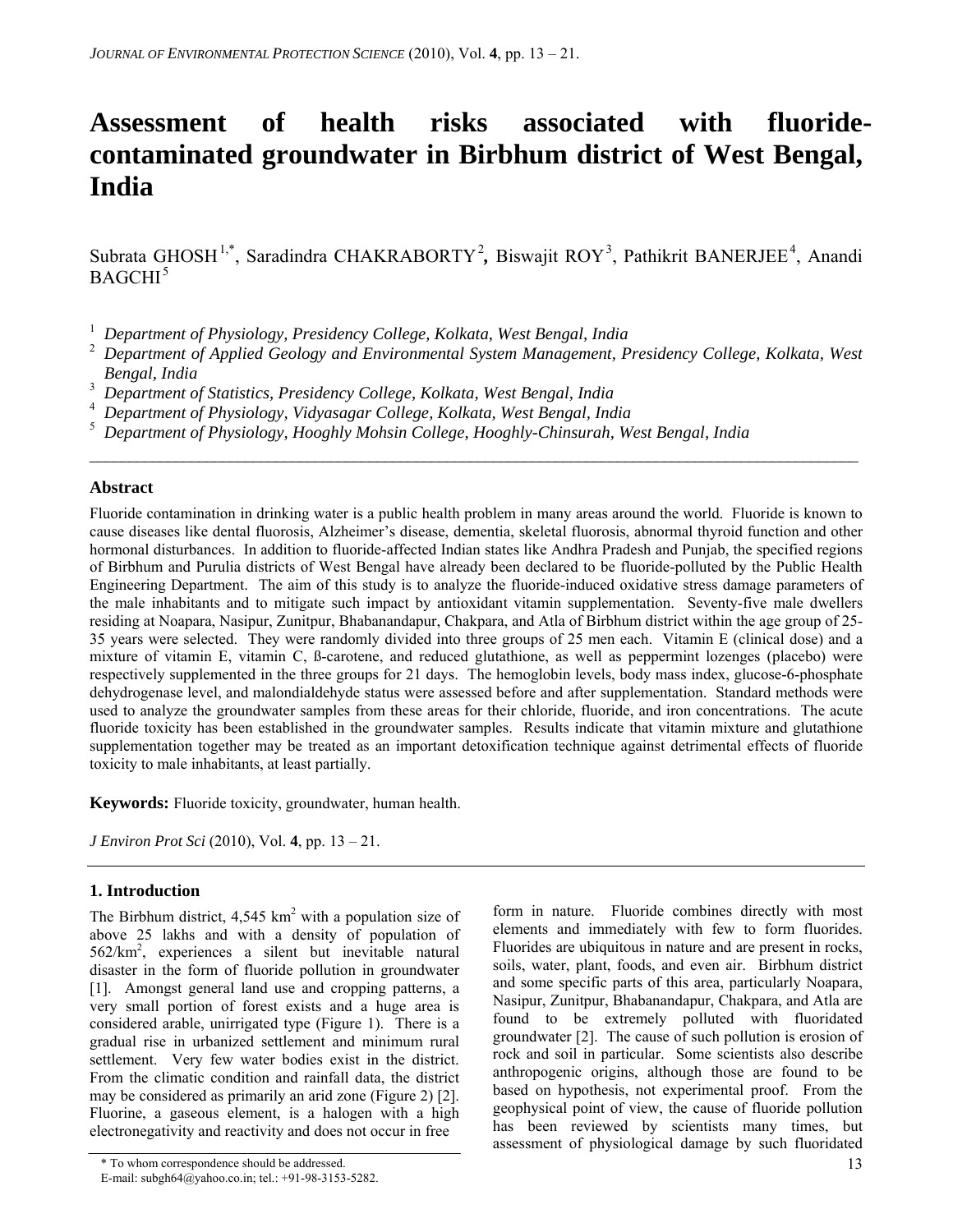water has been scantily performed. A study showed that fluoride toxicity may lead to dental fluorosis, and be associated with Alzheimer's disease and other types of dementia, formation of a crippling bone disease called skeletal fluorosis, disruption of thyroid gland activity, and reduction in melatonin level [3]. Sometimes fluoride is considered a carcinogen and fluoride intake increases probability of hip fracture. Moreover, fluoride increases infertility [4]. Fluorosis and tooth decay compels the US Food and Drug Administration not to approve fluoride as a toothpaste ingredient [5]. Out and out, fluoride is considered as a toxic hazard to humans. Its neurotoxin nature, osteocircoma-producing activity, and parental exposure unequivocally establish it as the "silent criminal for damaging human beings" [6]. Surveys at Nasipur, Noapara, Chakpara, Atla, Bhabanandapur, and Junitpur villages have shown that most people suffering from fluorosis are very poor, and as such they do not use fluoridated dental products [3]. Hence, fluoride toxicity in those people is not fallout of fluoride-related products [3]. The present study incorporates some of the stringent symptoms of dental fluorosis (Figure 3) and skeletal fluorosis (Figure 4) as found in the dwellers of this region. Qualified dentists and physicians in their valued survey report, indicate the following symptoms of both types of fluorosis experienced by the dwellers of different age groups at varying degrees.

GENERAL LANDUSE AND CROPPING PATTERN







**Figure 2.** The irrigation and hydrogeology of Birbhum district and groundwater database.



**Figure 3.** Specific view of dental fluorosis.

 Symptoms of dental fluorosis include lack of lustre, white patches, browning of teeth, pitting and swelling, pain and pus, and loss of teeth. Symptoms of skeletal fluorosis include tingling and numbing of extremities, joint pain, back pain, knee pain, shoulder pain, neck pain, pain in limbs, stiff vertebral column, inability to walk properly,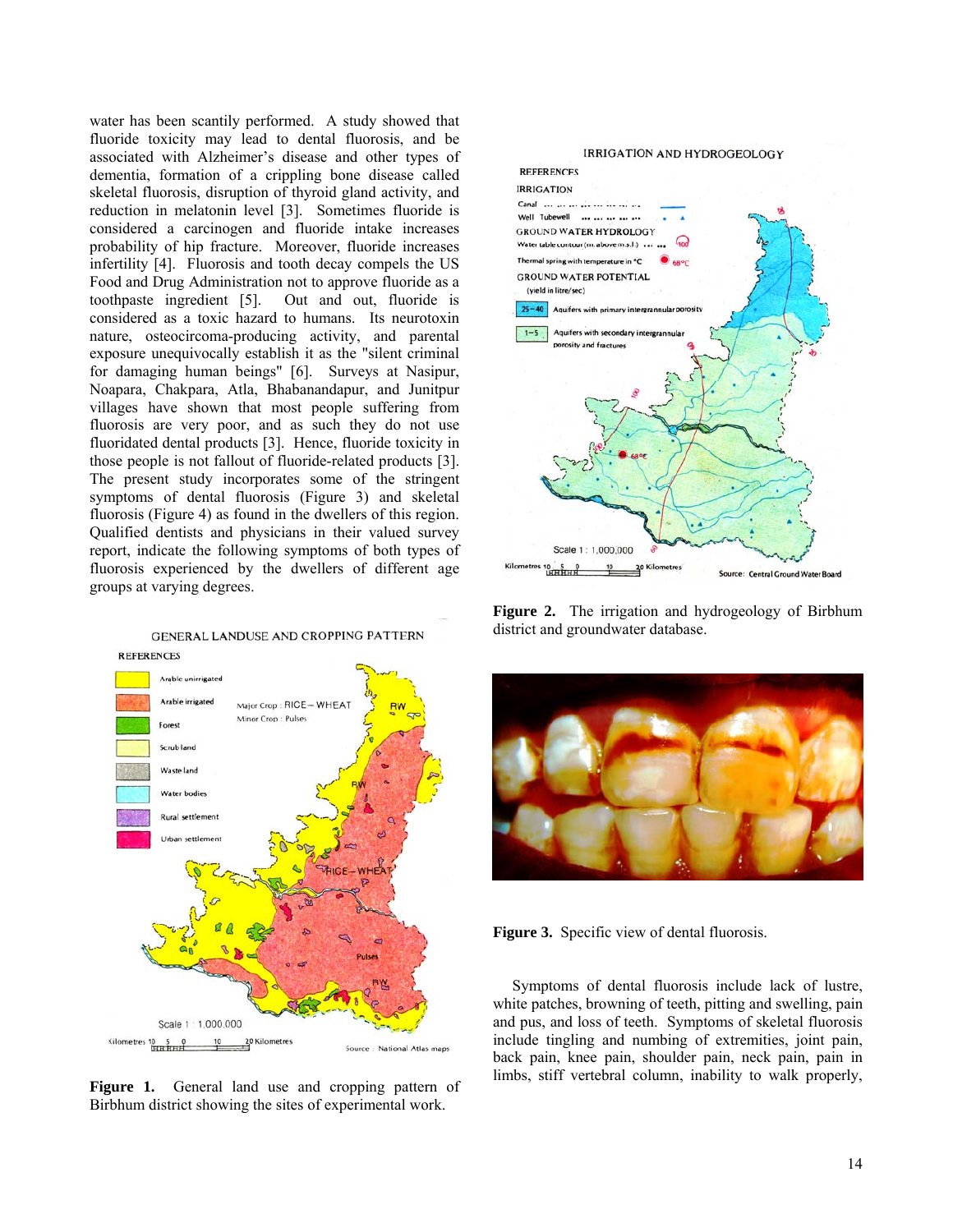kyphosis, difficulty sitting in a squatting position, inability to cross legs, fold hands, and get up from sitting posture.



**Figure 4.** Skeletal fluorosis developed in Nasipur village.

 In the area under survey, almost 90% of the adults have been identified to suffer from skeletal fluorosis and sometimes spondylosis (degeneration of inter-vertebral discs), osteoporosis (bones become abnormally dense, splinter and fracture), and arthritis [7]. In early stages of such toxicity, the patients show symptoms of nausea, vomiting, abdominal cramps, muscular-fibrillation, and numbness of mouth [7]. There are cases of allergic reactions in some individuals with variations in susceptibility from patient to patient. The picture in Nasipur village is tragic. Many people become crippled and knock-kneed, with crumpled fingers and mottled teeth. People at advanced stages of fluorosis in this region cannot pass urine or clean themselves [2]. The cause of high fluoride in the groundwater of Birbhum district and its resultant toxicity in humans can be considered a lithologycontrolled medico geological problem of groundwater toxicity [8]. The problem, therefore, needs to be addressed<br>and resolved from this point of view. This study and resolved from this point of view. specifically aims to compare groundwater quality of selected areas of Birbhum district and that of Kolkata (as a control) indicating the fluoride, iron, and chloride status in particular. Further, the study attempts to highlight and compare the damaging effects of excess fluoride intake since birth on general health, to specify the comparative damage profile of excess fluoride on hemoglobin status, and to confirm the level of mitigation of oxidative stress thus incurred, by biological supplementation. Serum iron status is monitored as it is directly correlated to hemoglobin level. Chloride, unlike fluoride, is the most abundant anion present in body fluids and as it belongs to

the halide family, it needs to be assayed to find out whether excess fluoride intake alters its status or not.

# **2. Materials and Methods**

#### *2.1 Collection of groundwater samples*

Samples were collected from the following locations: Noapara, Nasipur, Zunitpur, Bhabanandapur, Chakpara, and Atla villages in Birbhum district.

 After rejection of continuous flowing water from the tube-well tap, more than 0.5 liter of water was taken aseptically in a sterile glass container and marked accordingly. Sampling was performed in villages of Birbhum district concerned and also in the College Street regions of Kolkata using only tube-wells (Table 1). Water sampling in Kolkata was performed to obtain control data.

# *2.2 Analysis of water samples*

All water samples were chemically analyzed according to the methods standardized by "American Public Health Association" guidelines. The analysis for physicochemical parameters and fluoride in ground and surface water samples was carried out according to the procedure outlined in standard methods [9]. Fluoride (F) was determined by sodium-2-(parasulphophenylazo)-1,8 dihydroxy-3,6-napthalene disulphonate reagent method using colorimetry.

## *2.3. Human sampling*

Seventy-five male inhabitants from Birbhum district were randomly chosen for the double-blind study. Since several studies already showed that people residing in and drinking the groundwater of Kolkata are not susceptible to any forms of fluorosis, human sampling in Kolkata was ignored. However, the study was performed following the ethical guidelines for biomedical research on human participants as directed by the Indian Council of Medical Research and was duly approved by the departmental "Research Ethics Board".

Study participants were asked to refrain from taking extra vitamin supplementation three months before and during the study. None of these subjects had any history of chronic cardiac or respiratory diseases. The entire study was performed with the permission of the government authority (District Magistrate) and all the subjects were told the objectives and probable impact of the work. All the ethical formalities were performed in writing and written consent of all the subjects was also obtained. They were informed about the objectives of the study and about the probable outcomes of the vitamin and glutathione (GSH) supplementation in a lucid way, and they unanimously agreed to volunteer for the study. All the workers were supplied with the required amount of vitamin capsules during the entire experimental tenure. A double-blind study was carried out whereby the subjects were divided into three groups. Two groups each of 25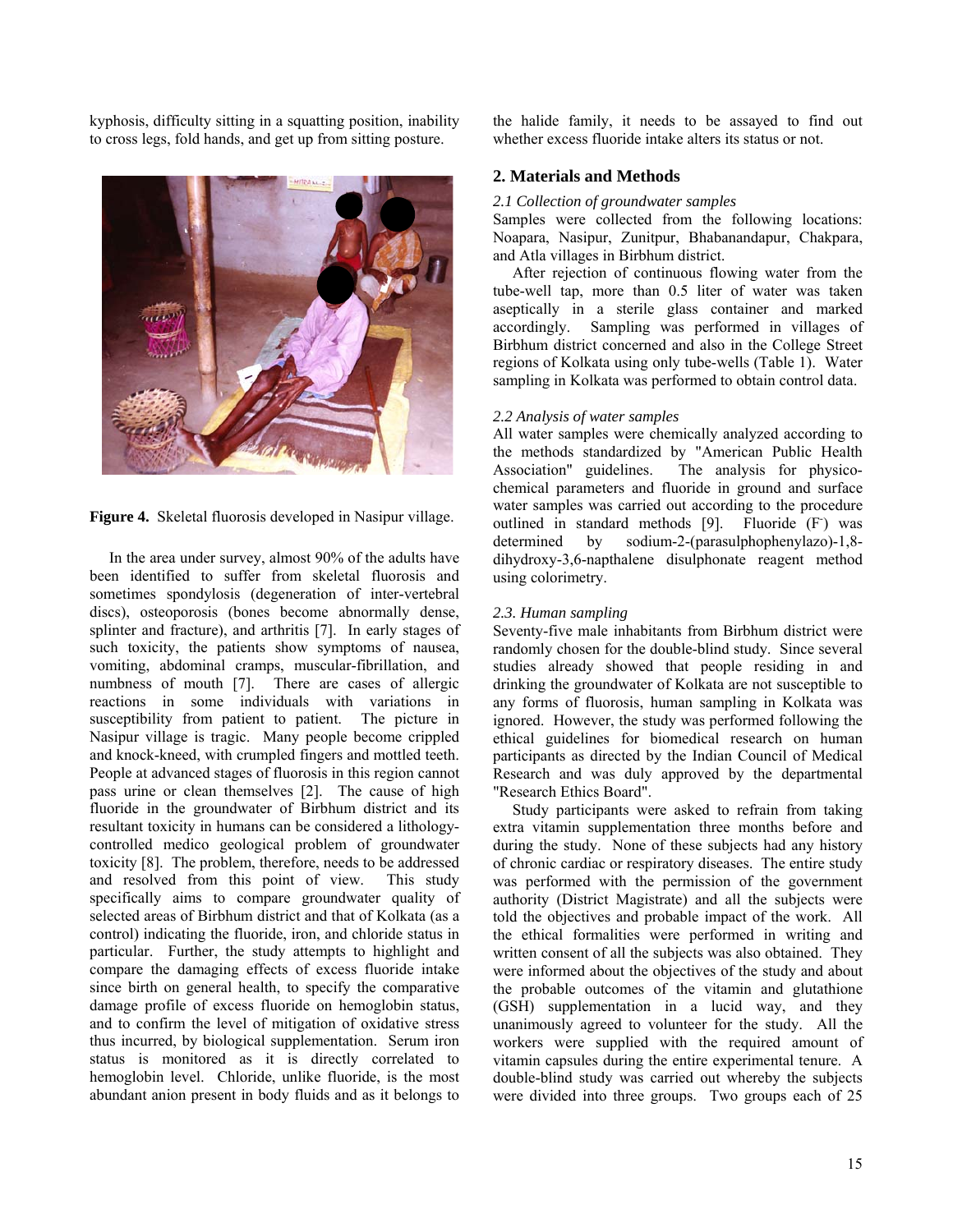subjects were randomly assigned for experimental groups A and B, and were given 400 mg of pure vitamin E (Evion 400 tablet) only and a mixture of vitamin E, vitamin C,  $β$ carotene (E-carotin tablet), and 50 mg reduced GSH (incyto tablet), respectively, for a period of 21 days.

**Table 1.** Location of sampling points.

| <b>Sampl</b><br>e | <b>Sources</b>             | <b>Collection</b><br>date | Location          | <b>Block</b>    |
|-------------------|----------------------------|---------------------------|-------------------|-----------------|
| 1                 | Hand pump no.<br>1         | 10.03.08                  | Noapara           | Rampurhat-<br>1 |
| 2                 | Hand pump no.<br>2         | 10.03.08                  | Chakpara          | Rampurhat-<br>1 |
| 3                 | Hand pump                  | 10.03.08                  | Atla              | Rampurhat-<br>1 |
| 4                 | Shallow tube<br>well no. 1 | 10.03.08                  | Noapara           | Rampurhat-      |
| 5                 | Shallow tube<br>well no. 2 | 10.03.08                  | Noapara           | Rampurhat-<br>1 |
| 6                 | Hand pump no.<br>2         | 10.03.08                  | Noapara           | Rampurhat-<br>1 |
| 7                 | Pond                       | 10.03.08                  | Noapara           | Rampurhat-      |
| 8                 | Hand pump no.<br>3         | 10.03.08                  | Noapara           | Rampurhat-<br>1 |
| 9                 | Hand pump no.<br>ı         | 10.03.08                  | Junitpur          | Rampurhat-<br>1 |
| 10                | Hand pump no.<br>2         | 10.03.08                  | Junitpur          | Rampurhat-<br>1 |
| 11                | Shallow tube<br>well no. 1 | 10.03.08                  | Junitpur          | Rampurhat-      |
| 12                | Pond                       | 10.03.08                  | Junitpur          | Rampurhat-      |
| 13                | Hand pump no.<br>3         | 10.03.08                  | Junitpur          | Rampurhat-<br>1 |
| 14                | Shallow tube<br>well no. 2 | 10.03.08                  | Junitpur          | Rampurhat-<br>1 |
| 15                | Tap water<br>(PHE)         | 15.03.08                  | Bhabanand<br>apur | Nalhati-1       |
| 16                | Well                       | 15.03.08                  | Bhabanand<br>apur | Nalhati-1       |
| 17                | Well                       | 15.03.08                  | Bhabanand<br>apur | Nalhati-1       |
| 18                | Well                       | 15.03.08                  | Bhabanand<br>apur | Nalhati-1       |
| 19                | Hand pump no.<br>1         | 15.03.08                  | Bhabanand<br>apur | Nalhati-1       |
| 20                | Well                       | 15.03.08                  | Bhabanand<br>apur | Nalhati-1       |

Experimental group C consisting of 25 subjects of the placebo group was also studied. Peppermint lozenges were given to the placebo group daily for 21 days.

## *2.4 Assessment of biochemical parameters*

Blood was taken in fasting condition for the determination of hemoglobin (gram percent:  $g\%$ ) by the cyanomethaemoglobin method [10]. The level of serum lipid peroxidation was estimated in terms of serum malondialdehyde (MDA) by the method of Yagi [11], using thiobarbituric acid. Assessment of glucose-6 phosphate dehydrogenase (G-6-PD) enzyme (quantitative) was also carried out with the blood drawn before and after supplementation by UK-kinetic method [12]. This study attempts to quantify the "fluoride induced oxidative stress" production in the body, by virtue of assessing "serum MDA level", which is an index of stress-induced lipid peroxidation [13]. Statistical analysis was done using a two-tail 't' test by the difference method. The Student's ttest for independent samples was used to test differences between different groups regarding serum MDA level, blood G-6-PD level, and endurance capacity. For these variables, within-group differences from baseline to week 3 were evaluated using the Student's *t*-test for matchedpair samples. When associations between antioxidant supplementation and the variables were evaluated, the baseline levels of all the study subjects were used.

 Radiographs were obtained from different limb structures (Figures 5 and 6). The statistical analyses were performed on all the data generated in the present study using a statistical software, namely Statistical Package for the Social Sciences for Windows, version 11.0.1. A *p*value of < 0.05 was considered statistically significant.

#### **3. Results and Discussion**

Geochemically, tropical environments are unique. This uniqueness stems from the fact that these terrains are continuously subjected to extreme rainfall and drought with resulting strong geochemical fractionation of elements. This characteristic geochemical partitioning results in either severe depletion of elements or accumulation to toxic levels. In both these situations, the effect on plant, animal, and human health is marked. Medical geochemistry involves the study of the relationships between the geochemistry of the environment in which we live and the health of the population living in this particular domain. Interestingly, the relationships between geochemistry and health are most marked in the tropical countries, which coincidentally are among the poorest in the world. In terms of geological age in Karbianglong and adjoining areas of Assam, rock assemblages range from Archean to Recent with a significant proportion of economically important limestone, coal, and clay deposits. The pink and purple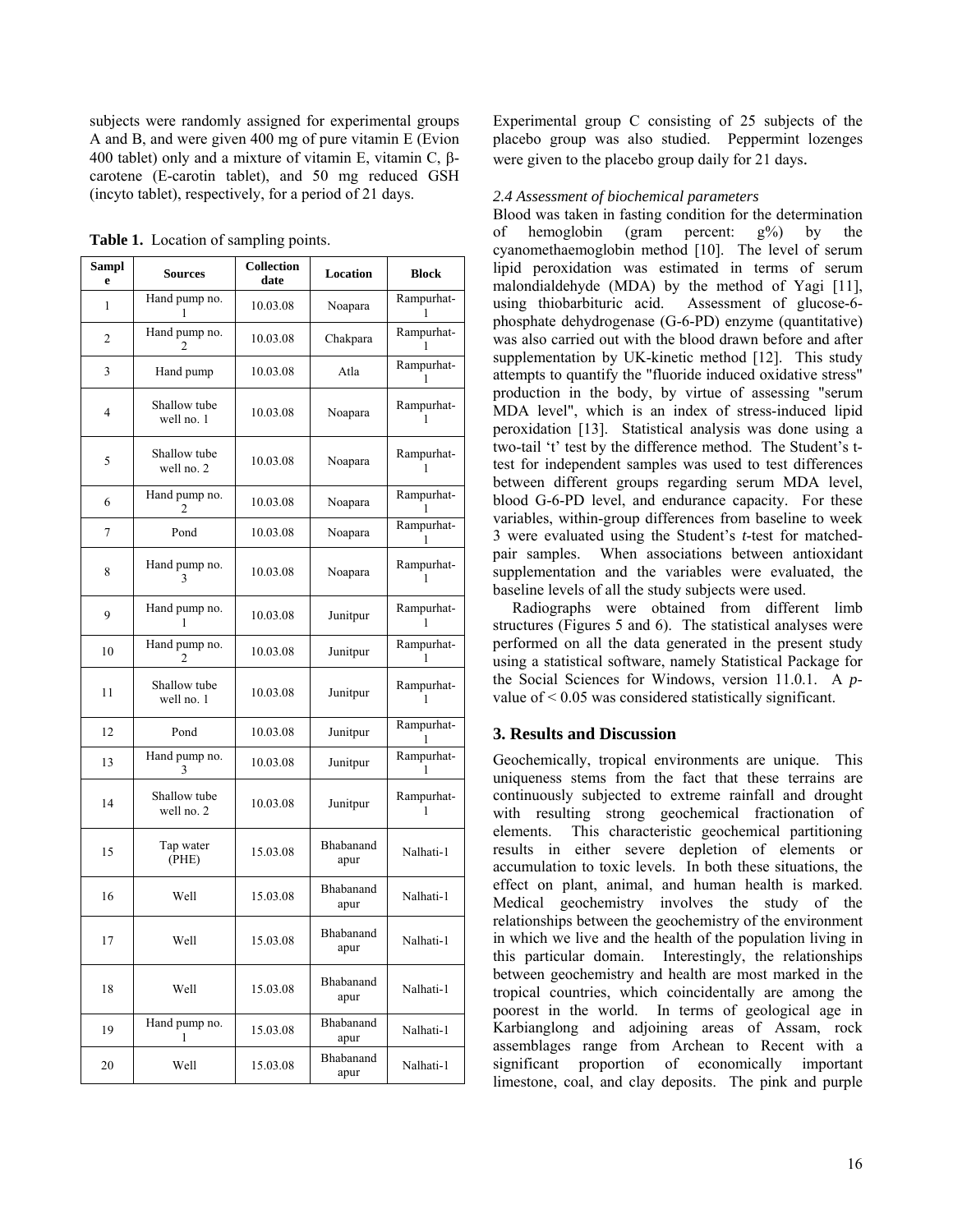granite in the district also contain a significant proportion of fluoride-containing minerals, such as apatite [14]. Due



Figure 5. Cervical spine lateral view – showing loss of lordosis in lumber spine. Posterior osteophyte seen in C4- C6 and C6-C7 disc spaces are diminished ensuring spondylosis possibly due to skeletal fluorosis.

to its interaction, the fluoride is released into soil and groundwater [15]. The permissible limit of fluoride, according to the US Environmental Protection Agency, in drinking water is 1 ppm. Birbhum district and some specific parts of this area – particularly Noapara, Nasipur, Zunitpur, Bhabanandapur, Chakpara, and Atla are found to be extremely polluted with fluoridated groundwater. From the anthropometric point of view, body mass index (BMI) below 20 is considered as low compared to the standard value. All three groups studied have comparable BMI values as is apparent from the statistical treatment (Table 4, Figure 7).

Nasipur and Noapara regions of Birbhum district, West Bengal, seem to be suffering from geochemical fluoride contamination in regional groundwater (Tables 2 and 3; Figures 8-10) and the probable origin of such excess fluoride, geologists believe, is volcanic eruption of basaltic composition. The basaltic rocks are exposed to surface. They are highly weathered, indicating that they are from the adjoining Rajmahal volcanics.



**Figure 6.** Cervical spine lateral view – showing posterior osteophyte in C7 body. C7 to T1 disc space is diminished ensuring spondylosis due to skeletal fluorosis.



**Figure 7.** Comparative BMI study.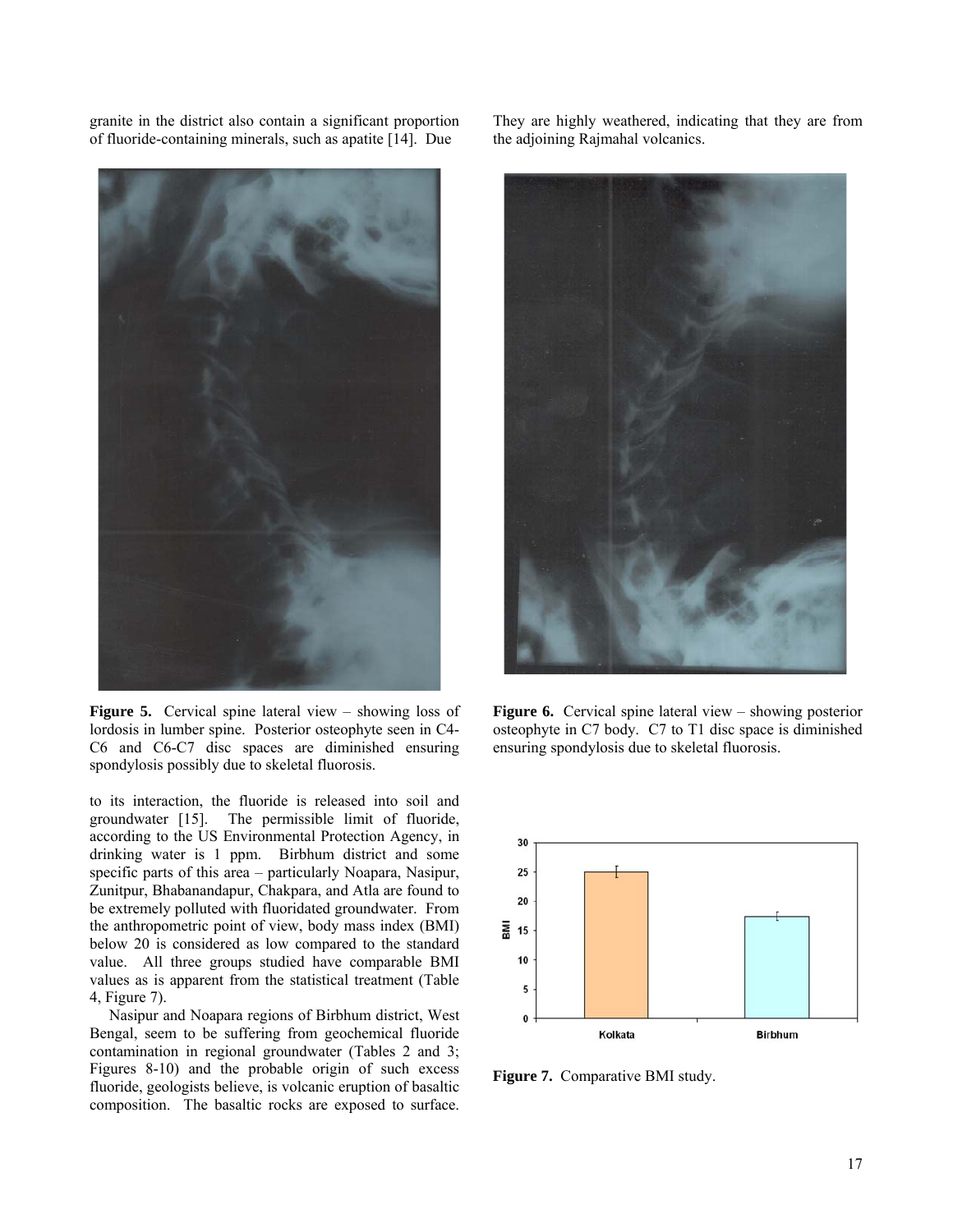| <b>Sample</b><br>no. | <b>Source</b>           | $\mathbf{Fe}^{2+}$<br>(ppm) | $CI^{-}$<br>(ppm) | $F^-(ppm)$        |
|----------------------|-------------------------|-----------------------------|-------------------|-------------------|
| 1                    | Hand pump no. 1         | 0.16                        | $\tau$            | 2.67              |
| $\overline{2}$       | Hand pump no. 2         | 0.33                        | 9                 | 6.88              |
| 3                    | Hand pump no. 3         | 0.79                        | 7                 | 4.67              |
| $\overline{4}$       | Shallow tube well no. 1 | 1.5                         | 5                 | 1.13              |
| 5                    | Shallow tube well no. 2 | 0.06                        | 106               | 1.07              |
| 6                    | Hand pump no. 4         | 2.18                        | $\overline{7}$    | 2.45              |
| 7                    | Shallow tube well no. 3 | 0.25                        | 3                 | 0.18              |
| 8                    | Hand pump no. 5         | 3.10                        | 5                 | 2.00              |
| 9                    | Hand pump no. 6         | 0.37                        | 120               | 0.35              |
| 10                   | Hand pump no. 7         | 0.49                        | 9                 | 0.90              |
| 11                   | Shallow tube well no. 4 | 0.14                        | 52                | 2.25              |
| 12                   | Shallow tube well no. 5 | 0.72                        | 31                | 0.42              |
| 13                   | Hand pump no. 8         | 3.10                        | 5                 | 2.00              |
| 14                   | Shallow tube well no. 6 | 0.13                        | 52                | 2.25              |
| 15                   | Well 1                  | 0.41                        | 120               | 0.35              |
| 16                   | Well 2                  | 4.3                         | 9                 | 1.11              |
| 17                   | Well 3                  | 1.80                        | 7                 | 1.65              |
| 18                   | Well 4                  | 0.01                        | 5                 | 1.13              |
| 19                   | Hand pump no. 9         | 3.18                        | 5                 | 1.00              |
| 20                   | Well 5                  | 0.78                        | 9                 | 1.50              |
|                      | Mean $\pm$ SD           | $1.19 +$<br>0.20            | $28.65 +$<br>0.22 | $1.798 +$<br>0.18 |

**Table 2.** Analysis of groundwater samples collected from affected areas of Birbhum district.

**Table 3.** Comparative analysis of groundwater samples collected from Kolkata and the affected areas of Birbhum district.

| <b>Chemical</b><br>parameters | Groundwater of<br>Kolkata | <b>Groundwater of</b><br><b>Birbhum district</b> |
|-------------------------------|---------------------------|--------------------------------------------------|
| $Fe2+$ (ppm)                  | $1.9 + 0.31$              | $1.19 + 0.20$                                    |
| $Cl^-(ppm)$                   | 290.00<br>$+16.43$        | $28.65 + 0.22$                                   |
| $F^{-}$ (ppm)                 | $0.2 + 0.04$              | $1.798 + 0.18$                                   |

 The village Nasipur lies on the Rajmahal trap consisting of fractured and jointed rock. Fresh basalt exists at a depth of about 20 to 30 m and is found in a nearby quarry. It is fine grained, hard, and compact. Therefore, the physical characteristics of the subjects have no impact on the changes in the biochemical parameters observed due to supplementation, indicating the unbiased nature of the study. Hematologically, the subjects showed hemoglobin titer ranging from 11.6 to 12.2  $g\%$ , indicating that excess fluoride intake incidentally did not make the subjects anemic, at least in the age group studied. Further, the study ensures that hemoglobin status in all three groups does not show any significant change after 21 days of supplementation (Table 5). Geologically as well as anthropologically polluted groundwater itself is supposed to be an oxidative stress to humans, as a consequence of which it produces reactive oxygen species (ROS) in the body, igniting the antioxidant defence within itself [16, 17]. Earlier reports proved that any unnatural fluid intake may elevate the stress indices like plasma lipid peroxides and higher blood GSH oxidation [17].

**Table 4.** Physical parameters of subjects studied.

| Sl. no. | Age<br>$(years)^a$ | <b>Sex</b> | Height<br>$(cm)^a$ | Weight<br>$(kg)^a$ | BMI<br>(kg/m <sup>2</sup> ) <sup>a</sup> |
|---------|--------------------|------------|--------------------|--------------------|------------------------------------------|
| А       | $30 + 3$           | M          | $162.5 +$<br>3.83  | $50.21 +$<br>2.16  | $18.93 +$<br>1.218                       |
| B       | $28 + 2$           | M          | 165.46<br>$+2.15$  | $51.34 +$<br>1.19  | $18.37 +$<br>1.01                        |
| C       | $30 + 2$           | M          | 162.45<br>$+3.35$  | $50.95 +$<br>2.91  | $18.94 +$<br>1.37                        |

a Values are mean ± S.D.

**Table 5.** Hemoglobin concentration of males before and after antioxidant vitamin supplementation.

| Experimental                            | <b>Hemoglobin concentration</b><br>$(2\%)$ |                                   |  |
|-----------------------------------------|--------------------------------------------|-----------------------------------|--|
| group                                   | Pre-supplementation <sup>a</sup>           | Post-supplementation <sup>a</sup> |  |
| А                                       | $11.6 + 0.6$                               | $11.6 \pm 0.6$                    |  |
| В                                       | $12.2 + 0.4$                               | $12.2 + 0.4$                      |  |
| C                                       | $12.0 \pm 0.3$                             | $12.0 \pm 0.3$                    |  |
| <sup>a</sup> Values are mean $\pm$ S.D. |                                            |                                   |  |

No statistical significance was found between pre- and post-supplemented subjects ( $p > 0.05$ ).

**Table 6.** Serum lipid peroxidation levels of males before and after antioxidant vitamin supplementation.

| Experimental | Serum lipid peroxidation level<br>$(k \times 10^{-1}$ nmol/ml of serum) |                                                     |  |
|--------------|-------------------------------------------------------------------------|-----------------------------------------------------|--|
| group        | Pre-supplementation                                                     | Post-supplementation                                |  |
|              | $32.91 + 2.12$<br>$33.43 \pm 1.50$<br>$33.13 + 1.25$                    | $31.45 + 2.30$<br>$29.52* + 1.76$<br>$32.89 + 1.34$ |  |

a Values are mean ± SD.

\* Statistically significant difference between pre- and post-supplemented subjects ( $p < 0.001$ ).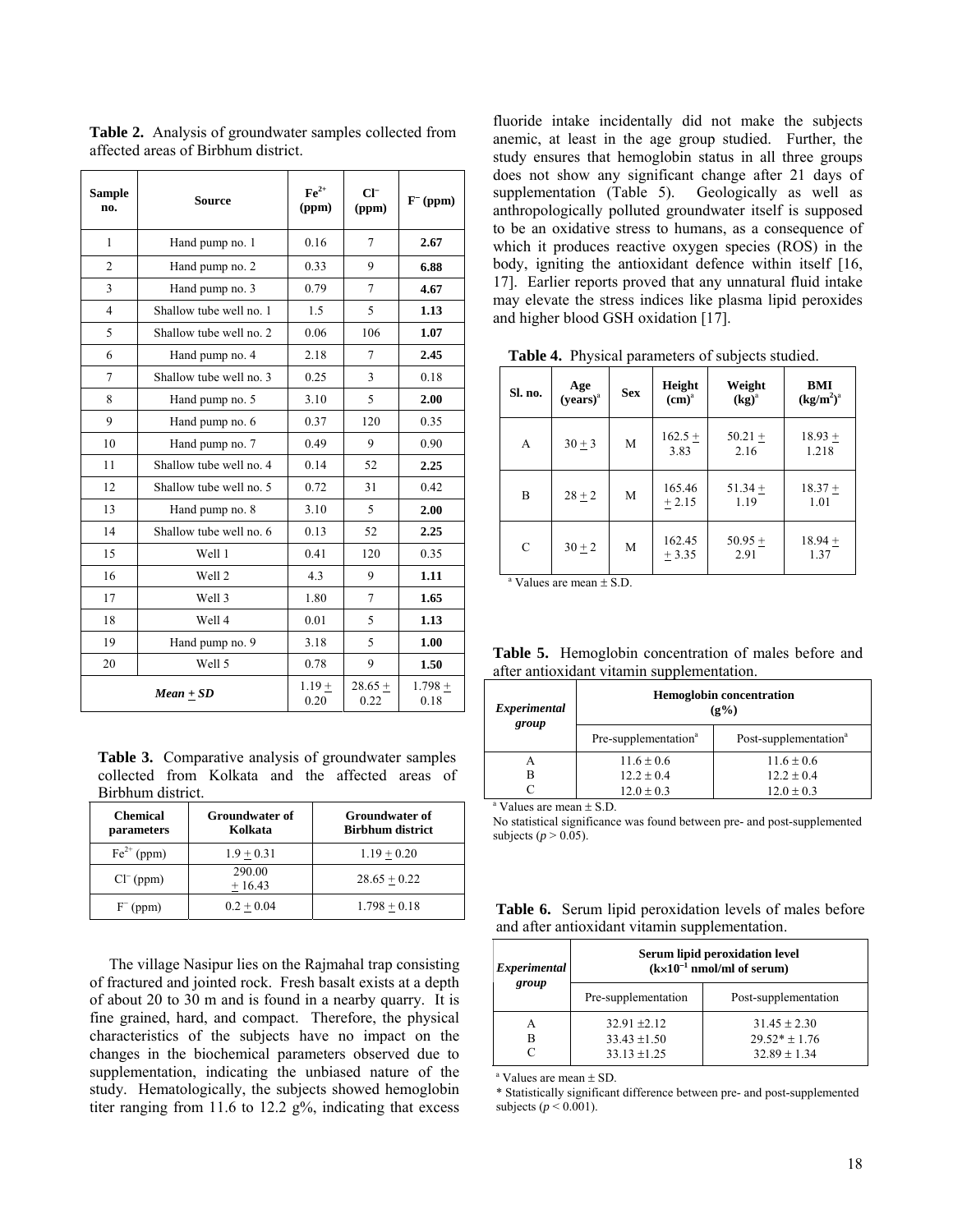| Experimental | $G-6-PD$<br>(U/g Hb)                                  |                                                          |  |
|--------------|-------------------------------------------------------|----------------------------------------------------------|--|
| group        | Pre-supplementation                                   | Post-supplementation                                     |  |
| А<br>в       | $9.31 \pm 0.74$<br>$9.34 \pm 0.78$<br>$9.30 \pm 0.60$ | $10.86* \pm 0.82$<br>$11.43** + 0.54$<br>$9.21 \pm 0.54$ |  |

**Table 7.** G-6-PD of males before and after antioxidant vitamin supplementation.

 $a$  Values are mean  $\pm$  S.D.

Statistically significant difference between pre- and post-supplemented subjects (\* $p < 0.05$ ; \*\* $p < 0.01$ ).



**Figure 8.** Comparative bar diagram of  $Fe<sup>2+</sup>$  status with groundwater of Birbhum and Kolkata.



Figure 9. Comparative bar diagram of Cl<sup>−</sup> status with groundwater of Birbhum and Kolkata.

ROS are known to have a wide variety of pathophysiological characteristics [18]. ROS is responsible for lipid, protein, and deoxyribonucleic acid (DNA) damage in a major way. Lipid peroxidation produces conjugated dienes, lipid hydroperoxides, and MDA. All these lead to diseases. However, MDA is often assessed clinically as an indicator parameter or marker of oxidative stress. Moreover, ROS may also contribute to fatigue in oxidative skeletal muscle [19]. Skeletal fluorosis and dental fluorosis are found to be a common ailment among the villagers there. Recently, a number of studies have been directed towards an exercise-induced oxidative stress management program. Antioxidant supplementation studies have revealed a beneficial trend [16, 17].

Antioxidants like vitamin E, vitamin C, and GSH are known to act synergistically [17, 20] in the form of antioxidant chain reaction [17]. Lipophilic vitamin E is a major lipid peroxidation chain-breaking antioxidant. The water-soluble antioxidants like ascorbate and GSH may be involved in regenerating  $\alpha$ -tocopherol from its radical byproducts like tocopherol 0, *etc.* [20]. In plasma, vitamin C is a potent antioxidant, the first to be depleted on exposure to peroxyl radicals and other types of oxidative stress [21].



**Figure 10.** Comparative bar diagram of F<sup>−</sup> status with groundwater of Birbhum and Kolkata.

The study is unique in supplementing β-carotene, along with vitamin E and vitamin C, where β-carotene actively scavenges and deactivates free radicals both *in vitro* and *in vivo*. Additionally, it acts as a singlet oxygen quencher. Antioxidant vitamin mixture supplementation reduced the basal status of "serum lipid peroxidation" ( $p < 0.001$ ). On the other hand, it was observed that vitamin E supplementation alone failed to reduce the MDA status (Table 6; Figure 11). In the placebo group C, however, no such post-supplemental changes were observed.

G-6-PD is the rate-limiting enzyme in the first step of the pentose phosphate pathway, which is essential for the production of nicotinamide adenine dinucleotide phosphate (NADPH) in the red blood cells for the recycling of endogenous antioxidant GSH [22]. Some of those NADPH importantly neutralize hydrogen peroxide, GSH, and other organic peroxides produced in the oxidative stress [23]. This information made the G-6-PD level an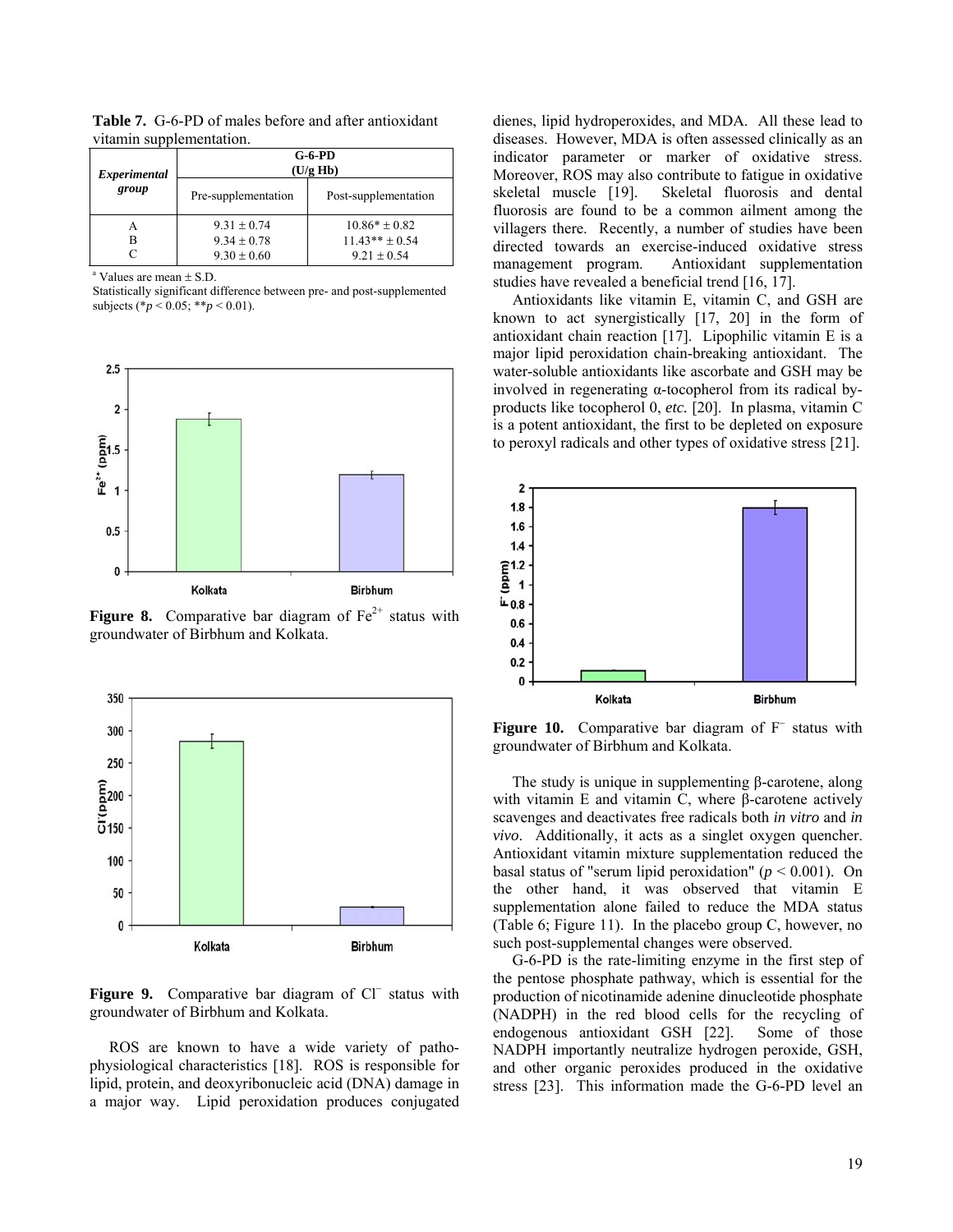even more important marker for fluoride toxicity-related oxidative stress management system.



**Figure 11.** Serum lipid peroxidation levels  $(k \times 10^{-1}$ nmol/ml of serum) of males before and after antioxidant vitamin supplementation**.** Key: BS1 = before supplementation;  $AS1 = after supplementation pre$ exercise values.

G-6-PD level showed a more significant  $(p < 0.001)$ increase after antioxidant vitamin mixture along with GSH supplementation as compared to supplementation of vitamin E alone  $(p < 0.05)$ . G-6-PD level increased from 9.31 $\pm$  0.74 to 10.86  $\pm$  0.82 in group A while the value increased from  $9.34 \pm 0.78$  to  $11.43 \pm 0.54$  in experimental group B. In placebo group C, however, there was no change (Table 7; Figure 12). Since all the values of group A, group B, and group C were found to be comparable and were not suffering from group-specific bias after statistical treatment, as depicted from Tables 1-6, it may be inferred that the differences observed after supplementation are exclusively due to the vitamin and GSH management.



**Figure 12.** G-6-PD of males before and after antioxidant vitamin supplementation. Key: BS = before supplementation values;  $AS = after supplementation$ values.

#### **4. Conclusion**

The study confirms the dreaded impact of fluoride toxicity, in particular, on human health. The groundwater quality of Nasipur and Noapara of Birbhum district was found to be highly polluted from excess fluoridation and devoid of potable characteristics of water. Therefore, the residents are compelled to swallow this anthropogenically and geologically polluted water since their birth. From the physiological and clinical point of view, almost 95% of the subjects were found to suffer from dental and skeletal fluorosis. Some of the photographs, taken by us, ensure the fact. Immediate arrangement for defluoridation and potable groundwater availability should be taken from the governmental point of view at a larger scale. Antioxidant vitamins along with GSH help to act as an effective protocol in "oxidative stress management," at least partially, on fluoride-exposed individuals, specifically by increasing G-6-PD level. It may be hypothesized that the antioxidant activity within the erythrocytes may be related to changing level of oxidative stress within the red blood cells, as evident from the levels of G-6-PD itself. Malnutrition and vitamin supplementation may be the regulating feature for such activity. Further research is necessary in this exciting area. Antioxidant vitamins, especially an antioxidant vitamin mixture along with reduced GSH, effectively reduces the stress level of the fluoride-affected individuals as evidenced by a reduction in the basal status of lipid peroxidation (serum MDA level), thus indicating an alternative approach in bioremediation of fluoride-stressed personnel. However, the clinical setting of these beneficial findings has not yet been established.

# **5. References**

- 1. Kundu MC, Mandal B (2009). Assessment of potential hazards of fluoride contamination in drinking groundwater of an intensively cultivated district in West Bengal, India. *Environ Monit Assess* 152 (1-4): 97-103.
- 2. Nag P (2004). District Planning Map Series: West Bengal, Birbhum. National Atlas and Thematic Mapping Organisation, Department of Science and Technology, Government of India.
- 3. Giambro NJ, Prostak K, DenBesten PK (1995). Characterization of fluorosed human enamel by color reflectance, ultrastructure, and elemental composition. *Caries Res* 29 (4): 251-257.
- 4. Izquierdo-Vega JA, Sánchez-Gutiérrez M, Del Razo LM (2008). Decreased *in vitro* fertility in male rats exposed to fluoride-induced oxidative stress damage and mitochondrial transmembrane potential loss. *Toxicol Appl Pharmacol* 230 (3): 352-357.